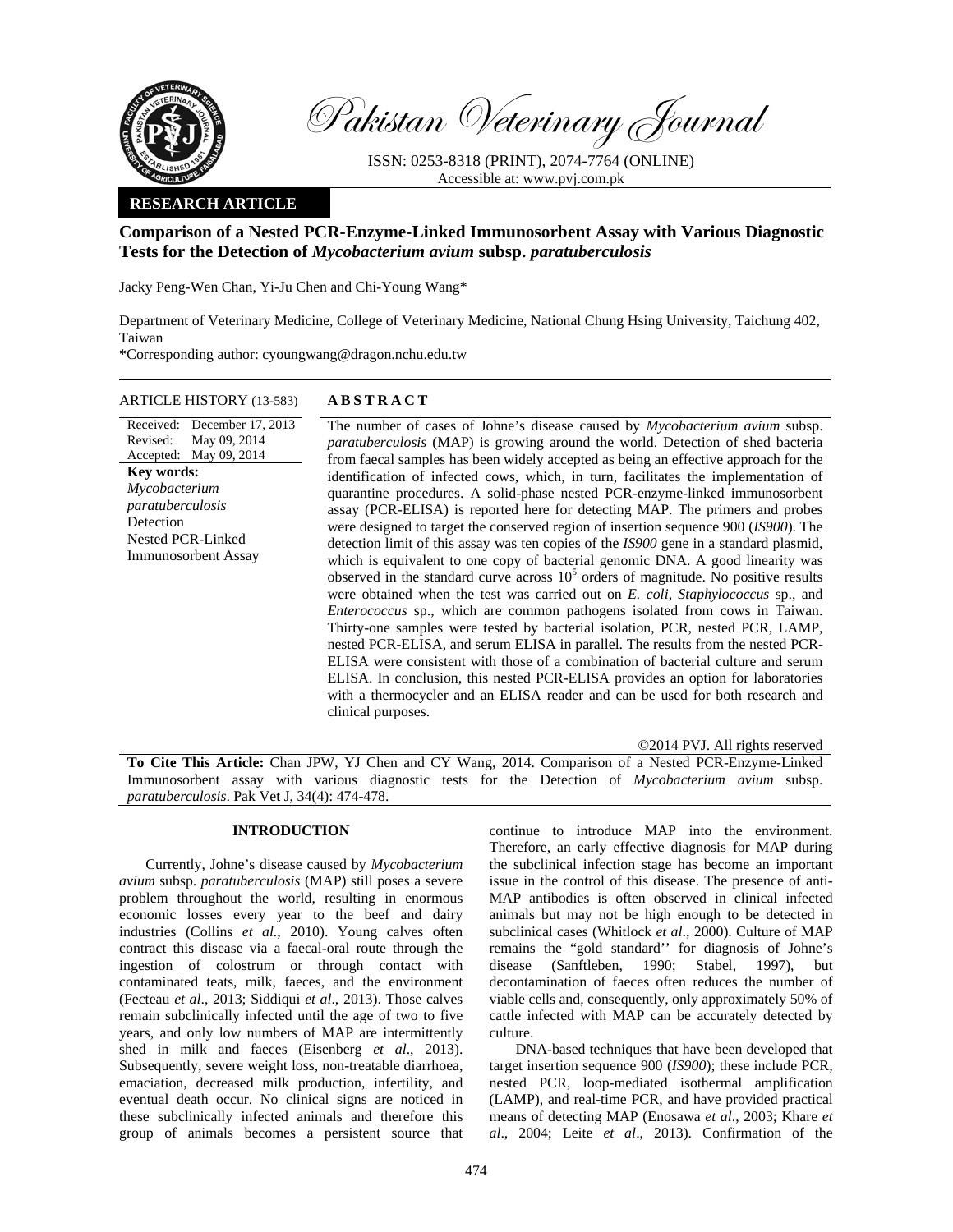authenticity of the PCR products remains necessary and nucleotide hybridization with a specific probe is a convenient method compared to using sequencing analysis (Di Pinto *et al*., 2012). Therefore, a PCRenzyme-linked immunosorbent assay (PCR-ELISA) based on the binding of a biotin-labelled probe is reported in this study. By means of both solution and solid-phase amplification, together with a colorimetric reaction involving streptavidin and peroxidase, such a system is able to detect MAP effectively.

### **MATERIALS AND METHODS**

**Isolation of MAP and serum ELISA:** Faecal and serum samples were provided by the National Animal Health Research Institute of Taiwan or obtained from cattle on dairy farms in Taiwan. For MAP isolation, faecal sample was mixed with hexadecylpyridinium chloride (Sigma-Aldrich) and cultivated with Herrold's egg yolk agar slants for 16 weeks. Blood samples were tested by a MAP antibody test kit (IDEXX laboratories Inc., USA).

**DNA extraction and construction of the standard plasmid:** DNA was extracted from faecal sample using a QIAamp DNA stool mini kit (Qiagen). The bacteria were incubated at 37°C for 1 h in lysis buffer (10 mM Tris-HCl, 1 mM EDTA, 0.6% SDS, and 120 µg/ml proteinase K). Digestions were extracted with phenol-chloroform and then chloroform. The DNA was precipitated with ethanol. A standard plasmid, pT-Easy-ParaTB, containing the IS900 fragment was created. The copy number was calculated.

**PCR, Nested PCR, LAMP, and Nested PCR-ELISA:** The primers and the probe are presented in Table 1. The PCR mixture contained 2 µl of template DNA, 2.5 µl of 10 x buffer, 0.2 mM of each dNTP, 0.4 µM F3 and B3 primers, and 0.5 µl of Taq polymerase. The reactions included 94°C for 10 min, 36 cycles composed of 94°C for 30 s, 55°C for 30 s, and 72°C for 30 s, and 72°C for 10 min. The reaction for the nested PCR mixture including 1 µl of PCR product as the template and the InF and InR primers was prepared as above using the same program with 57°C as an annealing temperature. The LAMP mixture contained 0.8 µM FIP and BIP primers, 0.4 µM F3 and B3 primers, 0.8 mM each dNTP, 20 mM Tris-HCl, 1 x ThermoPol buffer, 8 U of *Bst* DNA polymerase (New England Biolabs), and template DNA. The amplification was performed at 65°C for 60 min. PCR, nested PCR, and LAMP products were analysed by agarose gels. For nested PCR-ELISA, 100 nM InF-T primer in 10 mM 1 ethyl-3-(3-dimethylaminopropyl)-carbodiimide hydrochloride and 10 mM imidazole was added to each well (Nalge Nunc International, USA) for an incubation at 50°C. The wells were washed with DIAPOPS (Detection of Immobilised Amplified Product in a One-Phase System) buffer (80 mM Tris-HCl, 20 mM Tris base, 150 mM NaCl, and 0.1% Tween 20). After blocking, the nested PCR reactions consisted of 1 µl of PCR products, 2.5 µl of 10 x buffer, 0.4 mM of each dNTP, 0.4  $\mu$ M InF primer, 3.2 µM InR primer, and 0.5 µl of Taq polymerase and amplification was carried out following the above program. Non-covalently bound amplicons were

denatured by washes in 0.2 M NaOH with 0.1% Tween 20. Probe in hybridization buffer (5 x standard saline citrate, 5 x Denhardt's solution, and 0.1% Tween 20) was used for the hybridisation at 50°C for 1 h. Streptavidinperoxidase was added to each well for an incubation at  $37^{\circ}$ C for 1 h. Finally, ABTS was added and the OD<sub>405</sub> nm was measured. The mean  $OD<sub>405</sub>$  of the negative samples plus three standard deviations was defined as the cut-off value.

**Sensitivity and specificity of the PCR, Nested PCR, LAMP and Nested PCR-ELISA and comparison of detection rates of samples using various diagnostic methods:** The sensitivity of the various methods was examined using different amounts of the pT-Easy-ParaTB plasmid as template. A standard curve of the nested PCR-ELISA system was created. The specificity of the various methods was examined using *E. coli*, *Staphylococcus* sp., and *Enterococcus* sp.. All samples were tested using various methods in parallel. The positive detection rate was calculated and compared with each other by Chi-square analysis. Significant differences were defined as P<0.05.

### **RESULTS**

**Sensitivity of the PCR, Nested PCR, LAMP, and Nested PCR-ELISA methods:** A 169-bp product was obtained from 10 ng, 1 ng, and 0.1 ng of the pT-Easy-ParaTB standard plasmid per reaction using PCR. This is equivalent to  $10^4$  copies of the *IS900* gene or  $10^3$  copies of the genomic DNA of MAP per reaction (Fig. 1A). Using nested PCR, a 120-bp product was detected from 10 ng, 1 ng, 0.1 ng, 10 pg and 1 pg of the standard plasmid per reaction. This is close to  $10^2$  copies of the *IS900* gene or 10 copies of genomic DNA of MAP per reaction (Fig. 1B). Similarly, as little as 1 pg of the standard plasmid was able to be detected by LAMP per reaction, which is equivalent to 10<sup>2</sup> copies of the *IS900* gene or 10 copies of MAP genomic DNA per reaction (Fig. 1C). After 15 min of the substrate reaction, the intensity of the green colour of positive samples became readily identifiable by eye when using the nested PCR-ELISA. Positive results were obtained from 10 ng, 1 ng, 0.1 ng, 10 pg, 1 pg, and 0.1 pg per reaction. No amplification was detected with the negative controls and the detection limit of the PCR-ELISA was equivalent to 10 copies of the *IS900* gene or 1 copy of MAP genomic DNA per reaction (Fig. 1D). In addition, a standard curve was generated between the value of  $OD<sub>405</sub>$  nm and  $log<sub>10</sub>$  amount of the standard plasmid. The equation of the regression line was  $y=0.2236x+0.2452$ , with an R-square of 0.96. The average mean  $OD_{405}$  values for 0.1 pg, 1 pg, 10, pg, 0.1 ng, 1 ng, and 10 ng per reaction were 0.309±0.049, 0.852±0.093, 0.950±0.107, 1.122±0.174, 1.434±0.237, and 1.492± 0.255, respectively. Therefore, the cut-off value of 0.26 was close to 0.258, which had been empirically defined from the average mean of the  $OD<sub>405</sub>$  nm of all negative samples plus three standard deviations.

**Specificity of the PCR, Nested PCR, LAMP and Nested PCR-ELISA methods:** PCR, nested PCR and LAMP were positive only for the genomic DNA of MAP. No amplification of genomic DNA from *E. coli*, *Staphylo-*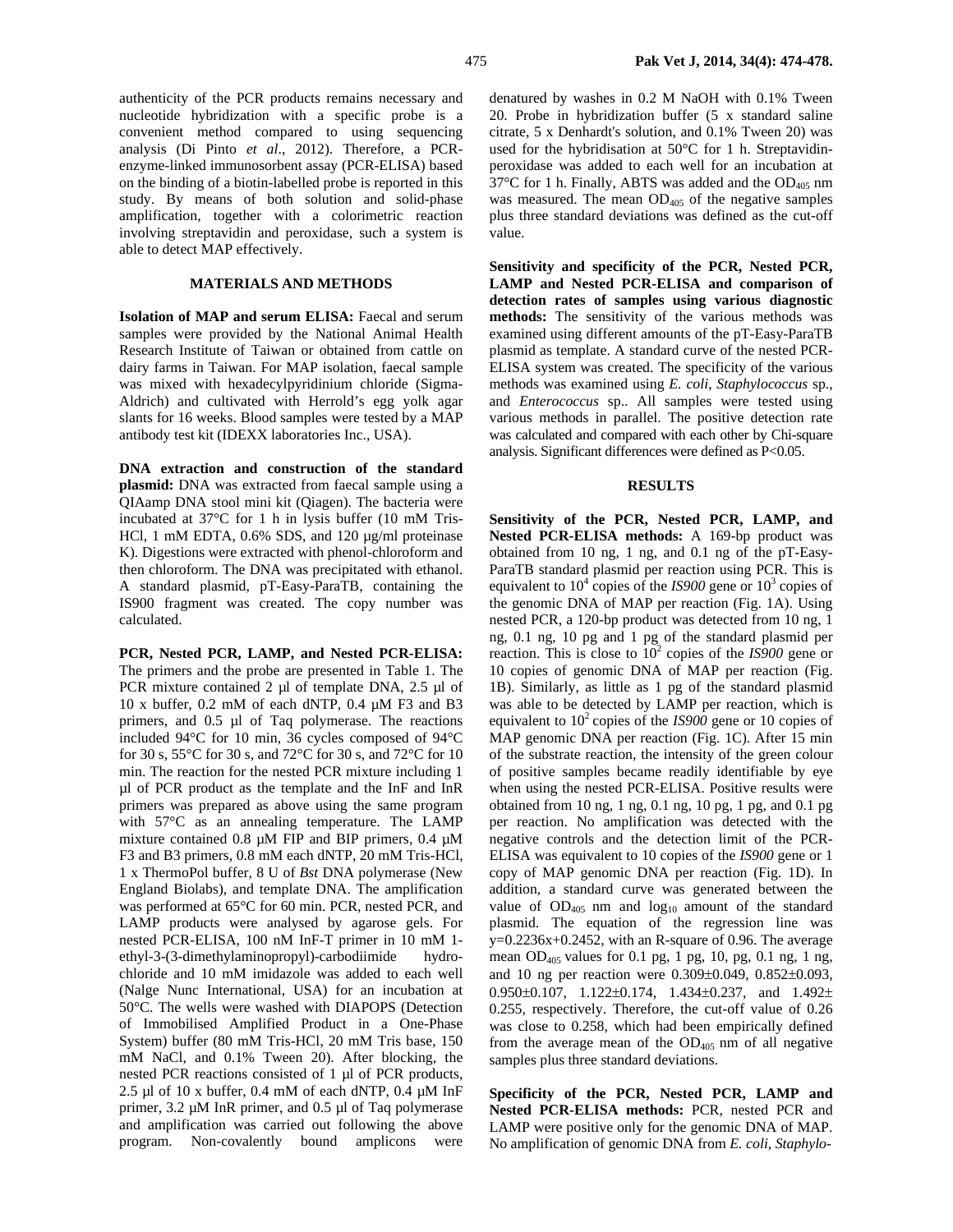

**Fig. 1:** The sensitivity of detection of *Mycobacterium avium* subsp. *paratuberculosis* using PCR (A), nested PCR (B), LAMP (C), and nested PCR-ELISA (D). The pT-Easy-ParaTB standard plasmid was used as the template. M: DNA marker, lanes 1-6 (1 ng, 0.1 ng, 10 pg, 1 pg, 0.1 pg, and 0.01 pg), and N: negative control.



**Fig. 2:** The specificity of detection of *Mycobacterium avium* subsp. *paratuberculosis* using PCR (A), nested PCR (B), LAMP (C), and nested PCR-ELISA (D). M: DNA marker, lane 1: MAP, lane 2: *E. coli* (duplicated No. 1), lane 3: *E. coli* (duplicated No. 2), lane 4: *Staphylococcus* sp. (duplicated No. 1), lane 5: *Staphylococcus* sp. (duplicated No. 2), lane 6: *Enterococcus* sp. (duplicated No. 1), lane 7: *Enterococcus* sp. (duplicated No. 2), and N: negative control.



**Fig. 3:** The results obtained using the cattle samples using the nested PCR-ELISA test. The OD<sub>405</sub> nm value of each sample is represented below the colorimetric result. N indicates the negative controls.

*coccus* sp., and *Enterococcus* sp. was observed using duplicate samples (Fig. 2A, 2B, and 2C). Using nested PCR-ELISA, the OD405 values for MAP, *E. coli*-1, *E. coli*-2, *Staphylococcus* sp.-1, *Staphylococcus* sp.-2, *Enterococcus* sp.-1, *Enterococcus* sp.-2, and the negative control were 1.243, 0.193, 0.213, 0.170, 0.174, 0.214, 0.222, and 0.197, respectively (Fig. 2D). Therefore, no positive results were detected using the non-MAP bacteria.

**Comparison of the detection rates of samples using various diagnostic methods:** Of the thirty-one samples, 18, 24, 29, 26, and 26 samples were positive by bacterial culture, PCR, nested PCR, LAMP, and nested PCR-ELISA, respectively. Samples No. 1, No. 2, No. 4, and No. 7 were always negative for bacterial culture, PCR, LAMP, and nested PCR-ELISA but were positive for nested PCR. Sample No. 3 was negative for all assays. Samples No. 5, No. 6, No. 8-16, and No. 19-21 were positive using bacterial culture, PCR, LAMP, nested PCR, and nested PCR-ELISA. Samples No. 17 was positive using bacterial culture, LAMP, and nested PCR-ELISA but not using PCR and nested PCR. Sample No. 18 was positive using bacterial culture, nested PCR, LAMP, and nested PCR-ELISA but not using PCR. MAP can be successfully cultivated from samples No. 17 and No. 18. Samples No. 22 and No. 25 were positive using bacterial culture, ELISA, PCR, LAMP, nested PCR, and nested PCR-ELISA. Although no positive results were obtained using bacterial cultures with samples No. 23, No. 24, and No. 26-31, all nucleic acid-based results and ELISA were positive for these samples (Table 2). After Chi-square analysis, a significant difference was only found between bacterial culture and the other molecular diagnostic methods. The average copy number of MAP in the samples negative by culture but positive by molecular biology was  $10^{2.9}$ .

#### **DISCUSSION**

A highly sensitive *Mycobacterium tuberculosis* assay using PCR-ELISA based on the addition of labelled-PCR products that hybridised with biotinylated probe and that used plates pre-coated with streptavidin has been described (Cho *et al*., 1995; Yam *et al*., 2004). This report differs from this method which describes a solid-phase PCR-ELISA based on DIAPOPS technology. Compared to the earlier method, this strategy has several advantages, which include simultaneous interfacial and surface amplifications during the PCR, a good linearity between the amount of product and the DNA template, and a closed well format that allows both amplification and detection using a single setup (Adessi *et al*., 2000; Raji *et*   $al$ , 2011). In addition, linearity across at least  $10<sup>5</sup>$  orders of magnitude of the template was found in this study. The specificity of this assay was verified using *E. coli*, *Staphylococcus* sp., and *Enterococcus* sp.. On the basis of an epidemiological analysis over a number of years, these bacteria, in addition to MAP, are the most common pathogens found on dairy farms in Taiwan; furthermore, other *Mycobacterium* sp. has only been reported in other animals.

Nested PCR results of samples No. 1, No. 2, No. 4, and No. 7 were likely to be false positive. This was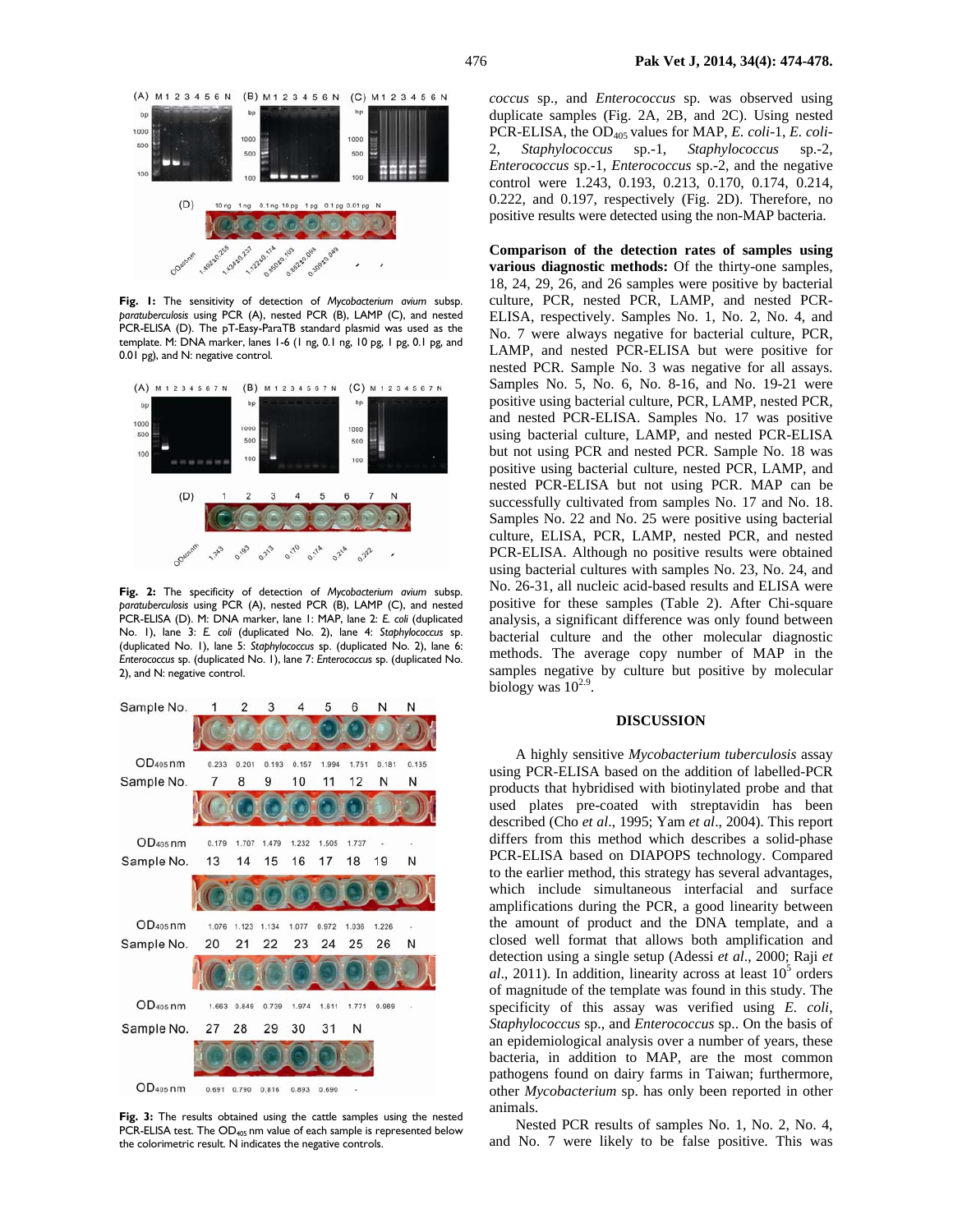**Table 1:** Primers used for the detection of *Mycobacterium avium* subsp. *paratuberculosis* 

| Primer name                   | Type                | Sequence (5'-3')                    |    | Nucleotide position      |  |
|-------------------------------|---------------------|-------------------------------------|----|--------------------------|--|
| $In F$ <sub>bdg</sub>         | Forward inner       | GGATGGCCGAAGGAGATTGG                | 20 | $93 - 112$               |  |
| $InR^{bdg}$                   | Reverse inner       | <b>TCCAGATCAACCCAGCAGAC</b>         | 20 | $193 - 212$              |  |
| F3abcdgh                      | Forward outer       | <b>GGGTATGGCTTTCATGTGGT</b>         | 20 | 64-83                    |  |
| <b>B3abcdgh</b>               | Reverse outer       | <b>CACCTCCGTAACCGTCATT</b>          | 19 | 214-232                  |  |
| $FIP$ (F1+F2c) <sup>cgh</sup> | Forward inner       | TCAATTAGCGGTCGAGTCGTCGTTGGATGGCCGAA | 41 | $FI:129-149$             |  |
|                               |                     | GGAGAT                              |    | F <sub>2c</sub> :586-604 |  |
| $BIP(BI+B2c)^{cgh}$           | Reverse inner       | TGCGATTGGATCGCTGTGTATCCAGATCAACCCAG | 40 | BI:684-702               |  |
|                               |                     | CAGAC                               |    | B <sub>2c</sub> :738-758 |  |
| $InF-Tdeg$                    | Forward Solid-Phase | TTTTTTTTTGGATGGCCGAAGGAGATTGG       | 30 | $dT_{(10)}$ and 93-112   |  |
| Probe <sup>dfg</sup>          | Reverse             | ACGCCGACGTGTCCTTACACAGCGAT          | 26 | 163-188                  |  |

with 5'-terminal biotin; <sup>g</sup>Nucleotide position based on the Genbank accession number X16293; <sup>h</sup> Primers adapted from Enosawa *et al.* (2003)

| Table 2: Detection of Mycobacterium avium subsp. paratuberculosis using bacterial culture, ELISA, PCR, nested PCR, LAMP, and nested PCR-ELISA |  |  |  |
|-----------------------------------------------------------------------------------------------------------------------------------------------|--|--|--|
|-----------------------------------------------------------------------------------------------------------------------------------------------|--|--|--|

| Sample No.        | <b>Bacterial</b><br>culture | <b>ELISA</b> | <b>PCR</b>         | Nested<br><b>PCR</b>     | LAMP               | Nested PCR-ELISA                 |                              |                    |                          |
|-------------------|-----------------------------|--------------|--------------------|--------------------------|--------------------|----------------------------------|------------------------------|--------------------|--------------------------|
|                   |                             |              |                    |                          |                    | <b>Results</b>                   | $\overline{OD_{405}}_{(nm)}$ | DNA conc.          | The estimated copy       |
|                   |                             |              |                    |                          |                    |                                  |                              | (pg)               | number of bacteria       |
|                   | $\blacksquare$              | N.D.         | $\blacksquare$     | $+/-a$                   | $\blacksquare$     | $\blacksquare$                   | 0.233                        | $10^{-1}$          |                          |
| 2                 |                             | N.D.         |                    | $+/-a$                   |                    |                                  | 0.201                        | $10^{-1}$          |                          |
| 3                 |                             | N.D.         |                    | $\overline{\phantom{a}}$ |                    |                                  | 0.193                        | $< 10^{-1}$        |                          |
| 4                 |                             | N.D.         |                    | $+/- ^{a}$               |                    | $\blacksquare$                   | 0.157                        | $10^{-1}$          |                          |
| 5                 | $\ddot{}$                   | N.D.         | +                  | $\ddot{}$                | +                  | $\ddot{}$                        | 1.994                        | $10^{5.5}$         | $10^{7.5}$               |
| 6                 | $\ddot{}$                   | N.D.         | $\ddot{}$          | $\ddot{}$                | $\ddot{}$          | $\ddot{}$                        | 1.751                        | $10^{4.5}$         | $10^{6.5}$               |
| 7                 |                             | N.D.         |                    | $\ddot{}$                |                    |                                  | 0.179                        | $< 10^{-1}$        | $\overline{\phantom{a}}$ |
| 8                 | $\ddot{}$                   | N.D.         | $\ddot{}$          | +                        | $\ddot{}$          | $\ddot{}$                        | 1.707                        | $10^{3.4}$         | $10^{6.3}$               |
| 9                 | $\ddot{}$                   | N.D.         | $\ddot{}$          | $\ddot{}$                | $\ddot{}$          | $\begin{array}{c} + \end{array}$ | 1.479                        | $10^{2.3}$         | $10^{5.4}$               |
| 10                | $\ddot{}$                   | N.D.         | $\ddot{}$          | $\ddot{}$                | $\ddot{}$          | $\ddot{}$                        | 1.232                        | $10^{3.5}$         | $10^{4.3}$               |
| $\mathbf{H}$      | $\ddot{}$                   | N.D.         | $\ddot{}$          | $\ddot{}$                | $\ddot{}$          | $\ddot{}$                        | 1.550                        | $10^{4.4}$         | $10^{5.5}$               |
| 12                | $\ddot{}$                   | N.D.         | +                  | $\ddot{}$                | $\ddot{}$          | $\ddot{}$                        | 1.737                        | $10^{1.7}$         | $10^{6.4}$               |
| 13                | $\ddot{}$                   | N.D.         | $\ddot{}$          | $\ddot{}$                | $\ddot{}$          | $\ddot{}$                        | 1.077                        | $10^{1.3}$         | $10^{3.7}$               |
| 4                 | +                           | N.D.         | $\ddot{}$          | $\ddot{}$                | $\ddot{}$          | $\ddot{}$                        | 0.972                        | $10^{1.5}$         | $10^{3.3}$               |
| 15                | +                           | N.D.         | $\ddot{}$          | +                        | $\ddot{}$          | $\ddot{}$                        | 1.036                        | $10^{2.3}$         | $10^{3.5}$               |
| 16                | +                           | N.D.         | $\ddot{}$          | $\ddot{}$                | +                  | $\ddot{}$                        | 1.226                        | $10^{4.1}$         | $10^{4.3}$               |
| 17                | +                           | N.D.         |                    |                          | $\ddot{}$          | $\ddot{}$                        | 1.663                        | $10^{0.8}$         | $10^{6.1}$               |
| 18                | $\ddot{}$                   | N.D.         |                    | +                        | $\ddot{}$          | $\begin{array}{c} + \end{array}$ | 0.849                        | $10^{0.3}$         | $10^{2.8}$               |
| 9                 | +                           | N.D.         | +                  | $\ddot{}$                | +                  | $\begin{array}{c} + \end{array}$ | 0.739                        | $10^{5.4}$         | $10^{2.3}$               |
| 20                | $\ddot{}$                   | N.D.         | +                  | +                        | +                  | $\ddot{}$                        | 1.974                        | $10^{3.9}$         | $10^{7.4}$               |
| 21                | $\ddot{}$                   | N.D.         | +                  | $\ddot{}$                | $\ddot{}$          | $\ddot{}$                        | 1.611                        | $10^{4.6}$         | $10^{5.9}$               |
| 22                | +                           | $\ddot{}$    | $\ddot{}$          | $\ddot{}$                | $\ddot{}$          | $\ddot{}$                        | 1.771                        | $10^{1.3}$         | $10^{6.6}$               |
| 23                |                             | $\ddot{}$    | $\ddot{}$          | $\ddot{}$                | $\ddot{}$          | $\ddot{}$                        | 0.989                        | $10^{1.7}$         | $10^{3.3}$               |
| 24                |                             | +            | $\ddot{}$          | $\ddot{}$                | $\ddot{}$          | $\ddot{}$                        | 1.076                        | $10^{1.9}$         | $10^{3.7}$               |
| 25                | +                           | +            | $\ddot{}$          | +                        | +                  | $\ddot{}$                        | 1.123                        | $10^{1.9}$         | $10^{3.9}$               |
| 26                |                             | +            | $\ddot{}$          | $\ddot{}$                | $\ddot{}$          | $\ddot{}$                        | 1.134                        | $10^{1.9}$         | $10^{3.9}$               |
| 27                |                             | $\ddot{}$    | $\ddot{}$          | +                        | $\ddot{}$          | $\ddot{}$                        | 0.691                        | $10^{0.1}$         | $10^{2.1}$               |
| 28                |                             | +            | $\ddot{}$          | $\ddot{}$                | +                  | $\begin{array}{c} + \end{array}$ | 0.790                        | $10^{0.5}$         | $10^{2.5}$               |
| 29                |                             | $\ddot{}$    | $\ddot{}$          | $\ddot{}$                | +                  | $\ddot{}$                        | 0.816                        | $10^{0.6}$         | $10^{2.6}$               |
| 30                |                             | +            | $\ddot{}$          | $\ddot{}$                | +                  | $\ddot{}$                        | 0.893                        | $10^{1.0}$         | $10^{3.0}$               |
| 31                |                             | +            | $\ddot{}$          | +                        | $\ddot{}$          | $\ddot{}$                        | 0.690                        | $10^{0.1}$         | $10^{2.1}$               |
| The P value of    | 0.369 <sup>b</sup>          | N.D.         | 0.002 <sup>b</sup> | 0.000 <sup>b</sup>       | 0.000 <sup>b</sup> |                                  |                              | 0.000 <sup>b</sup> |                          |
| $1.1.1$ $2.1.1.1$ |                             |              |                    |                          |                    |                                  |                              |                    |                          |

he χ<sup>2</sup> analysis

<sup>a</sup>This sample was a false-positive; <sup>b</sup>Significant difference for other methods *vs*. bacterial culture

supported by both sequence analysis and negative results of the nested PCR-ELISA, which involves hybridisation with a specific probe. It may be caused by an accidental contamination. The PCR-negative samples (No. 17 and No. 18) still were able to be cultivated successfully for MAP because the detection limit for PCR is less sensitive and the sample volume of the HEYA culture can be up to 200 times larger than the actual volume used for PCR after correction. As a result of the amplification effect of a positive signal via the colorimetric reaction, the nested PCR-ELISA is more sensitive than the nested PCR, which explains the results obtained with sample No. 18. Therefore, a thorough dispersion of the samples before extraction of the DNA seems to be necessary. The findings with samples No. 23, No. 24, and No. 26-31 are consistent with the results of a study in the United Kingdom and can be explained if the collection time of the faecal samples was not optimal (Millar *et al*., 1996). This is because the shedding of bacteria into faeces is intermittent and can also vary in

amount; only viable complete bacteria can be successfully isolated. The viability of MAP bacteria is reduced during the decontamination step that is used at the National Animal Health Research Institute in Taiwan (Stabel, 1997). However, the presence of antibody against MAP in these cattle pinpoints their infectious status (Collins *et al*., 1994). The ELISA serum test is routinely used in the screening program for MAP across Taiwanese dairy farms and is able to provide additional evidence as to the infectious status of a given animal. The average copy number of MAP in the culture-negative samples but positive by other DNA-based methods remains a low level compared to the other tested samples. This may indicate why MAP was unable to be isolated from these low level MAP samples.

There are numerous advantages to the use of PCR-ELISA, including the detection of products without the use of agarose gel electrophoresis, the ability to directly observe the intensity of the colorimetric reaction using the naked eye, the possibility of quantifying the amplified